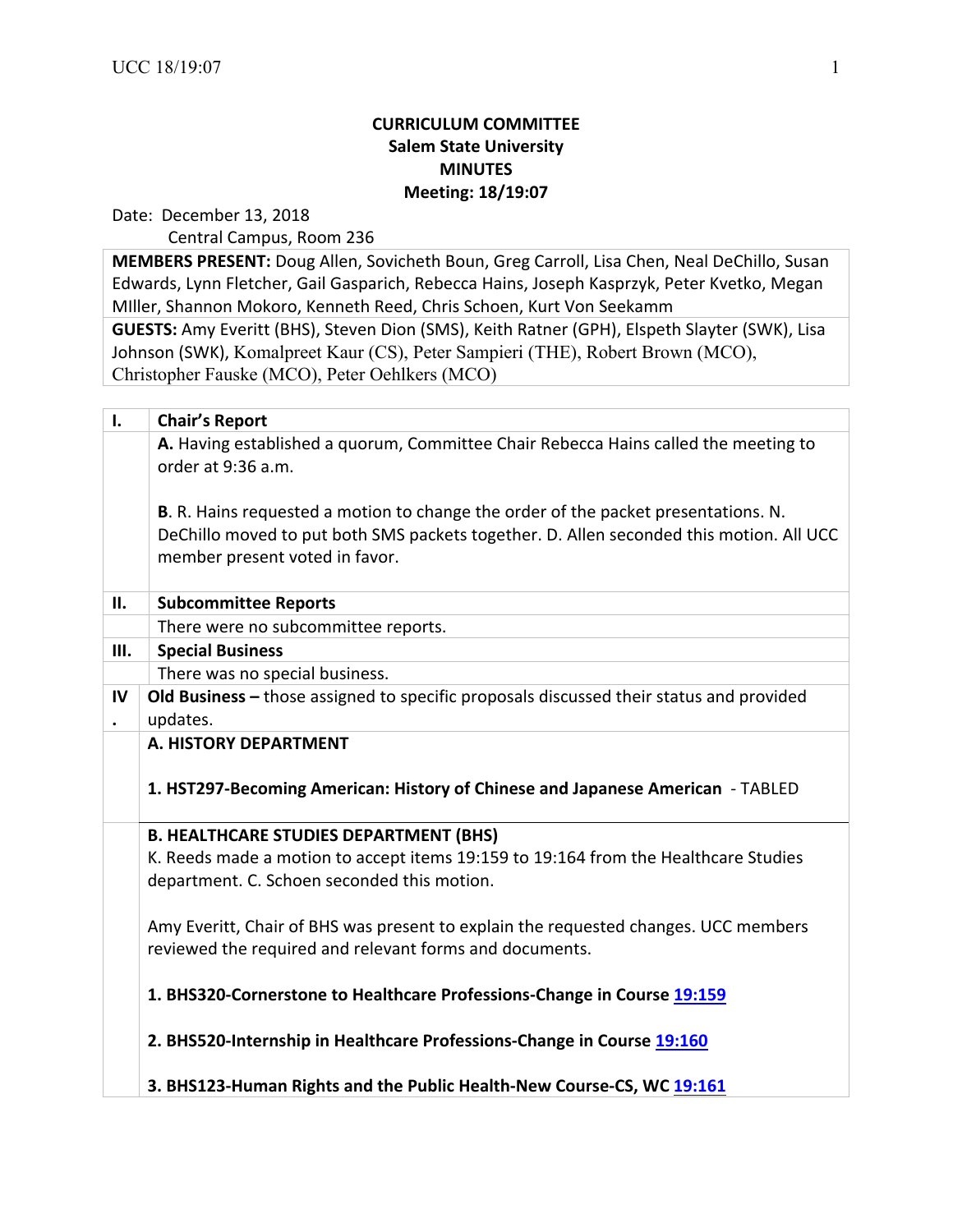-Members of the CS and WC subcommittee reviewed and approved this course.

## **4. BHS255-Complementary and Alternative Healthcare-New Course 19:162 19:162**

**5. BHS254-Mental Health and Public Health-New Course 19:163** 

#### **6. BHS521-Internship-New Course 19:164**

- There was much discussion about the intent of the course, and how this course fits with and/or differs from BHS 520. Amy said that the faculty designed the course to be a flexible internship option for sites that offer less hours than most of the BHS internship sites and for students who do not need 3 hours of internship.

- Added to the course description: "Students may not take more than a total 12 internship credits as per University policy."

There being no further discussion, R. Hains called for the vote on items 19:159 to 19:164. All UCC members present voted to approve these items.

#### **C. SPORTS AND MOVEMENT SCIENCE DEPARTMENT (SMS)**

S. Mokoro made a motion to accept items 19:227 and 19:229 from the Sports and Movement Science department. G. Gasparich seconded this motion.

Steve Dion, Chair of SMS was present to explain the proposed changes. - UCC members reviewed all required and relevant forms and documents.

## **1. BS-SMS-Exercise Science Concentration-Pre-Rehabilitation Science Track-Change in flowsheet 19:227 19:227**

## **2. SMS580-Internship in Exercise Science-Change in Course 19:229**

- There was a discussion about the Anatomy and Physiology pre-requisite (BIO 121) and how that may cause some registration issues for students. Steve explained that this was discussed with Ryan and they plan to offer individual permissions as needed. UCC requested a more specific letter from the department of Biology (Ryan Fisher) so that the Office of the Registrar can override the pre-requisites for A& P for these students.

There being no further discussion, R. Hains called for the vote on items 19:227 and 19:229. All UCC members present voted to approve these items.

**10:15** a.m. Motion made by N. DeChillo to move back to the original order of Business, **seconded by G. Gasparich**

## **D. GEOGRAPHY DEPARTMENT (GPH)**

K. von Seekamm made a motion to accept items 19:151 to 19:158 from the Geography Department. G. Carroll seconded this motion.

Keith Ratner, Chair of Geography was present to explain the proposed changes.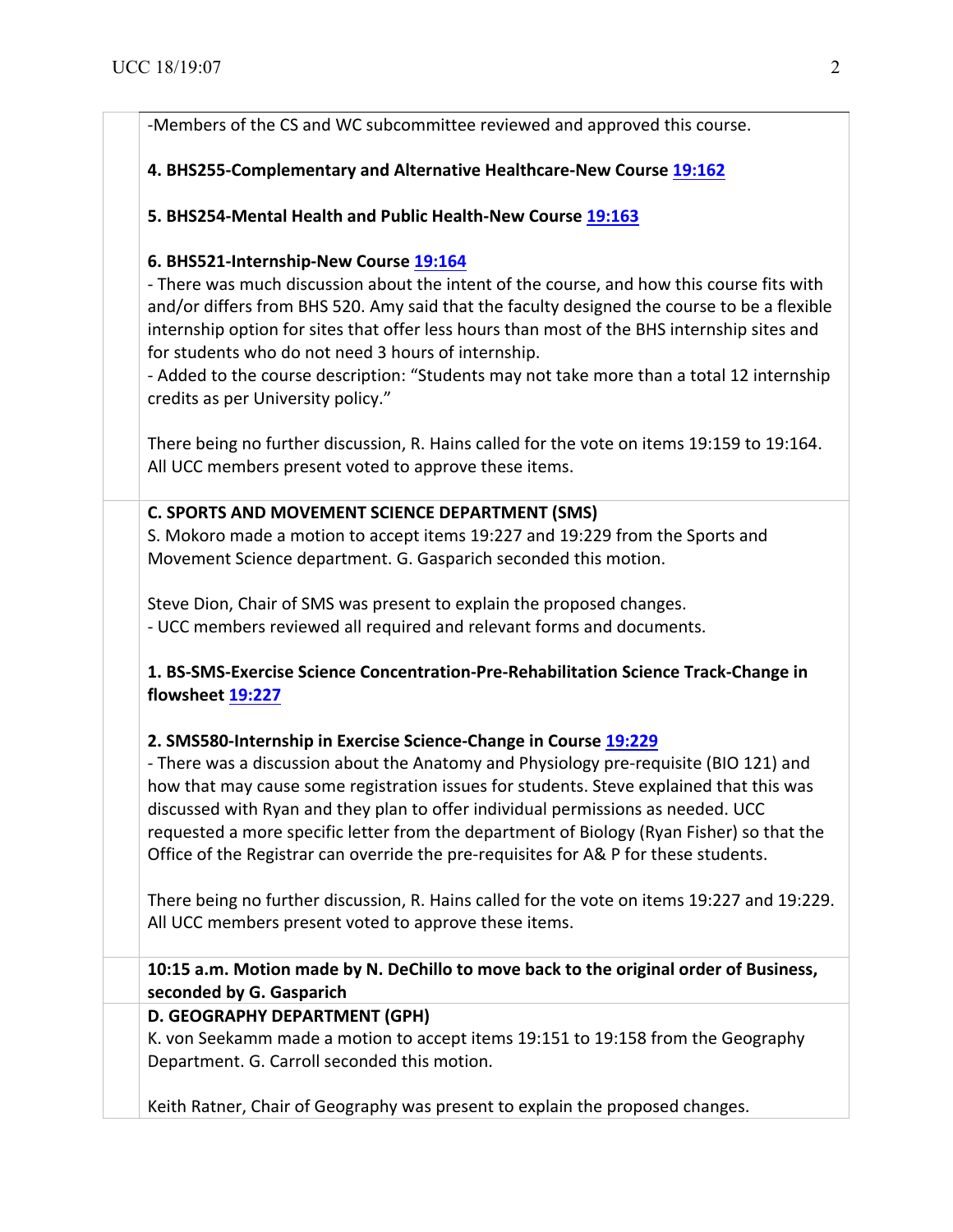UCC member present reviewed all required and relevant forms and documents.

# 1. BS-Cartography and GIS-Change in Flowsheet 19:151

-M. Miller pointed out that this change will also require a change in their 4+1 program

2. GPH247-Exploring Tourism Destination-Change in Course 19:152

**3. GPH343-Air Photo Interpretation-Change in Course 19:153** 

**4. GPH252-Native American Lands and Environments-Change in Course-DPDS 19:154** -Members of the DPDS subcommittee reviewed and approved this course.

## **5. GPH348-Crime Mapping-New Course 19:155 19:155**

- the course is cross listed with Criminal Justice

## **6. Cartography Minor-Change in Minor 19:156**

-being deleted

-M. Miller asked that the note she wrote about the 1 student remaining in this minor be deleted from the Polaris record because the note contains confidential student information. 

## **7. Meteorology Minor-Change in Minor 19:157**

-being deleted **Certificates Certificates Certificates <b>Certificates Certificates Certificates Certificates Certificates Certificates <b>Certificates Certificates Certificates Certificates** 

**8. Certificate in Geographic Information Systems-New Certificate 19:158** 

-Target audience: students from other majors and students not currently enrolled at SSU but working in the field.

-M. Miller spoke about the usefulness and benefits of departments offering certificates.

There being no further discussion, R. Hains called for the vote on items 9:151 to 19:158. All UCC members present voted to approve these items.

**10:35 L. Chen made a motion to change order of Business. D. Allen seconded this motion. E. SPORTS AND MOVEMENT SCIENCE DEPARTMENT (SMS)** 

J. Kasprzyk made a motion to accept items 18:241 to 18:250 from the Sports and Movement Science department. M. Miller seconded this motion.

Steve Dion, Chair of SMS was present to explain the proposed changes. UCC members reviewed all required and relevant forms and documents.

**1. SMS251-Human Performance in Extreme Environments-New Course-SR, W-II 18:241** -The members of the SR and W-II subcommittees reviewed and approved the course.

## **2. ATR356-Strength and Conditioning-Change in Course-SR 18:244**

-The members of the SR subcommittee reviewed and approved this course.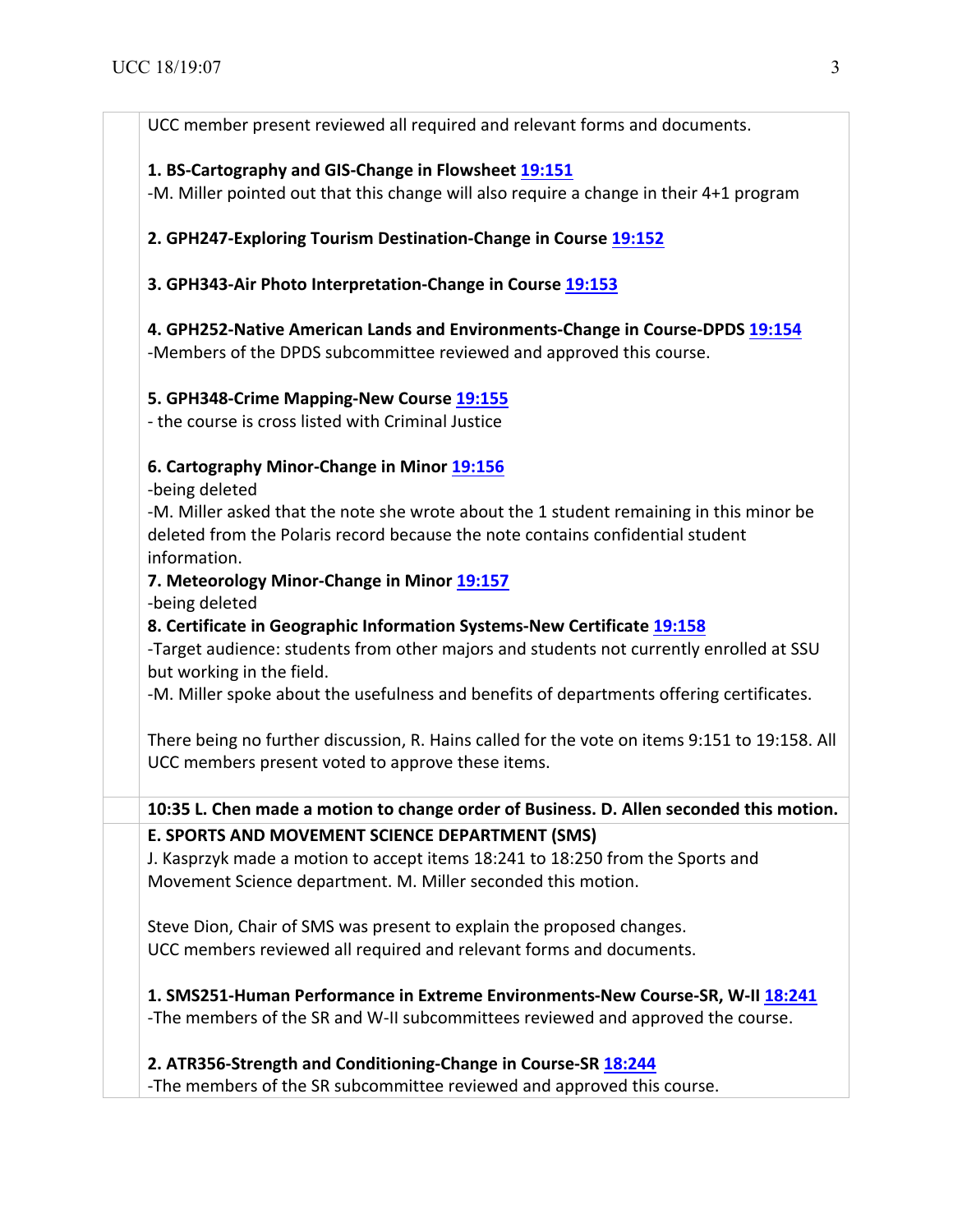# **3. BS-SMS-Recreation Management/Recreation & Park Management Specialization-Change in flowsheet 18:245**

-New courses added to the major

#### **4. Recreation Management Minor-Change in Minor 18:246**

**5. SMS274-Introduction to Recreational Therapy-New Course-W-II 18:247** -The members of the W-II subcommittee reviewed and approved this course.

**6. SMS171-Fundamentals of Exercise and Conditioning I-Change in Course 18:250** 

There being no further discussion, R. Hains called for the vote on items 18:241-18:250. All UCC members present voted to approve these items.

#### **F. WORLD LANGUAGES AND CULTURES DEPARTMENT (WLC)**

S. Edwards made a motion to accept items 19:147 to 19:150 from the World Languages and Cultures department. S. Mokoro seconded this motion.

K. Reeds, faculty in WLC was present to discuss and explain the proposed changes. UCC members reviewed all required and relevant forms and documents.

1. BA-World Languages and Cultures-Spanish Concentration-Change in Flowsheet 19:147 -Changes reflect courses that are no longer running and new course being added to the concentration

2. BA-World Languages and Cultures-Spanish Prof. Studies Conc.-Change in Flowsheet **19:148**

-Changes reflect course name changes and other approved changes

**3. SPN353-Reading from the Hispanic World-Change in Course-WC 19:149** -Members of the WC subcommittee reviewed and approved this course.

#### **4. WLC400-Introduction to Teaching World Languages-Change in Course 19:150**

- Changing to WLC 322. K. Reeds explained the change in course description and course number.

There being no further discussion, R. Hains called for the vote on items 19:147-19:150. With 1 abstention, all other UCC members present voted to approve these items.

#### **G. SCHOOL OF SOCIAL WORK (SSWK)**

S. Boun made a motion to accept items 19:215 to 19:217 from the School of Social Work. L. Chen seconded this motion.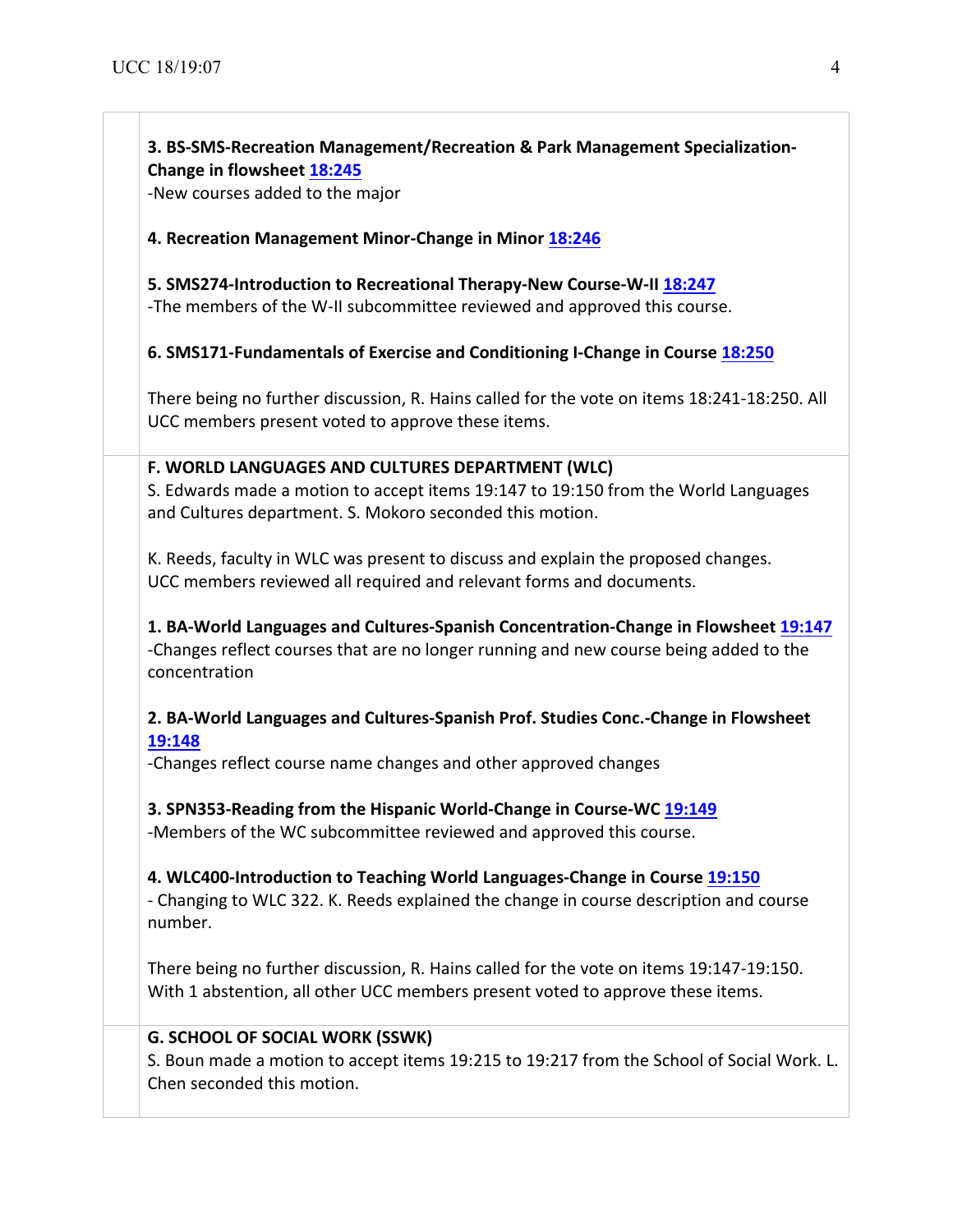Lisa Johnson and Elspeth Slayter, faculty in SSWK came to explain the proposed courses. UCC members reviewed all required and relevant forms and documents.

#### **1. SWK222-Forensic Social Work-New Course 19:215 19:215**

-Faculty have taught this course as a special topics course and has had good enrollment. There is a need for more electives in the BSW program.

#### **2. SWK500-Social Work Leadership Seminar-New Course 19:216**

-New elective, which grew out of a need for students who need a 1 credit elective and also a need of the profession to focus more on leadership development

## **3. SWK600H-Social Work Honors Seminar-New Course 19:217**

- Supported by S. Nowka and Commonwealth Honors Program

There being no further discussion, R. Hains called for the vote on items 19:125 to 19:127. With 1 abstention, all other UCC members present voted to approve these items.

#### **H. COMPUTER SCIENCE DEPARTMENT**

C. Schoen made a motion to accept items 19:218-19:226 and 19:230 from the Computer Science department. L. Chen seconded this motion.

Komalpreet Kaur, faculty in Computer Science was present to explain the proposed changes.

-UCC members reviewed all required and relevant forms and documents.

-The proposed changes all reflect changes in the configuration of the mode of instruction. Additional changes as noted below.

**1. CSC212-Human Computer Interface-Change in Course** 19:218 **19:218**

**2. CSC246-Information Visualization-Change in Course 19:219** 

**3. CSC263-Database Systems-Change in Course 19:220** 

**4. CSC278-Scripting Techniques-Change in Course** 19:221 **19:221**

**5. CSC279-C+ C++-Change in Course** 19:222 **19:222**

**6. CSC215A-Computer Networks and Data Communications-Change in Course** 19:223 **19:223**

**7. CSC340-Artificial Intelligence-Change in Course** 19:224; change from 3 credits to 4 credits. **19:224**

**8. CSC425-Compute Graphics and Games-Change in Course** 19:225 **19:225**

**9. CSC475-Distributed and Cloud Computing-Change in Course 19:226; change from 4** credits to 3 credits.

**10. CSC435-Compter and Network Security Engineering-Change in Course 19:230** There being no further discussion, R. Hains called for the vote. All UCC members present voted to approve these items.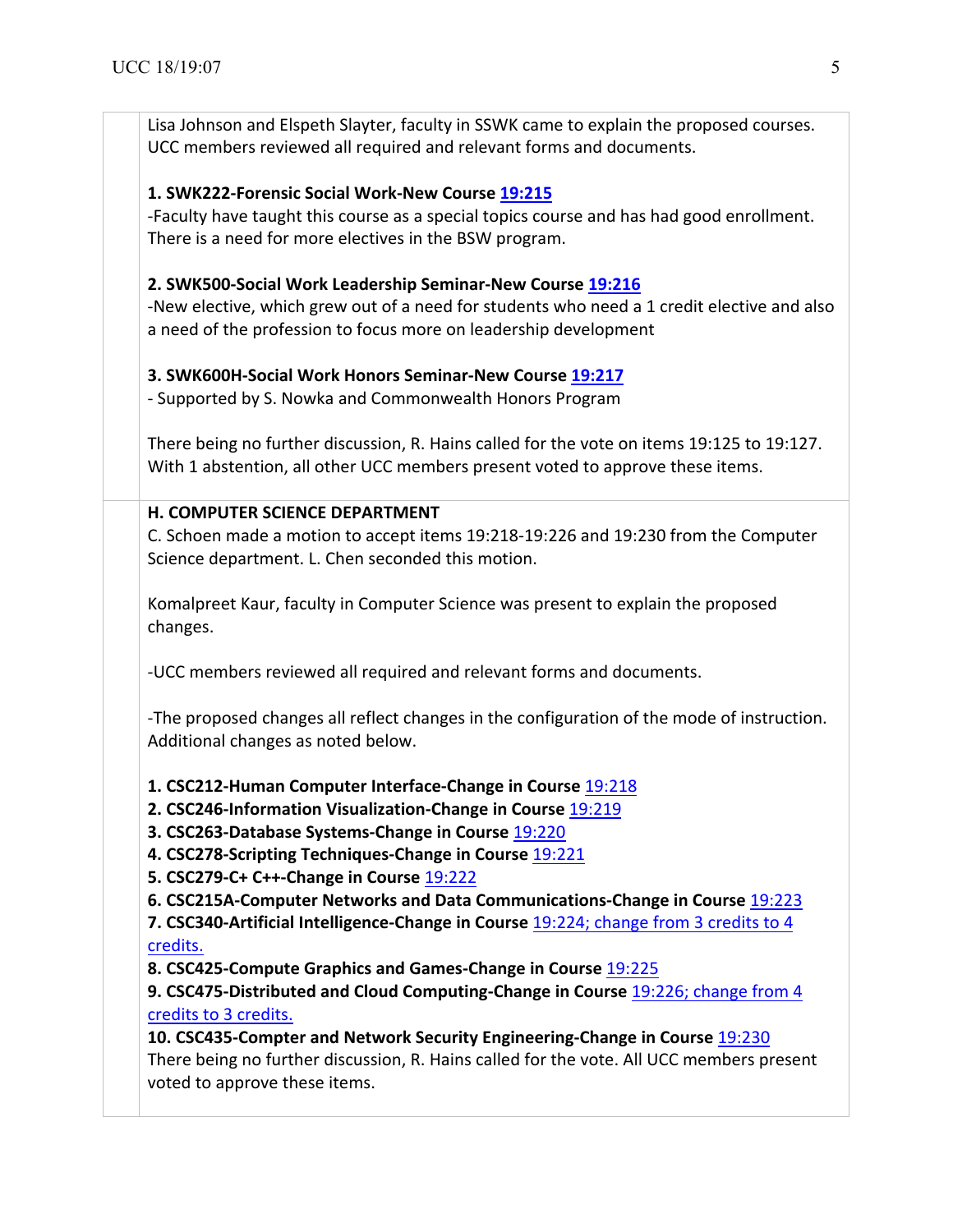|                                                                                          | 11:48 a.m. C. Schoen took over as chair of the UCC meeting so that R. Hains could assist<br>in representing the MCO department packet |  |
|------------------------------------------------------------------------------------------|---------------------------------------------------------------------------------------------------------------------------------------|--|
|                                                                                          | <b>I. MEDIA AND COMMUNICATION DEPARTMENT</b>                                                                                          |  |
|                                                                                          | J. Kasprzyk made a motion to accept items 19:165 to 19:199 from the Media and                                                         |  |
| Communication department. P. Kvetko seconded this motion.                                |                                                                                                                                       |  |
|                                                                                          |                                                                                                                                       |  |
|                                                                                          | Peter Oehlkers, Chair of MCO was present to explain the proposed changes and provide a                                                |  |
| general overview of the entire packet and the Advertising changes. Also present were MCO |                                                                                                                                       |  |
|                                                                                          | area experts Rob Brown (PR), Chris Fauske (Journalism), Rebecca Hains (Media and                                                      |  |
|                                                                                          | Communications - generalist program)                                                                                                  |  |
|                                                                                          |                                                                                                                                       |  |
|                                                                                          | -Faculty are making changes to all four programs and minors. All changes were motivated                                               |  |
| by Program Review, and to meet changes in the field.                                     |                                                                                                                                       |  |
|                                                                                          |                                                                                                                                       |  |
|                                                                                          | UCC members reviewed all required and relevant forms and documents by program -                                                       |  |
| advertising concentration and minor; journalism concentration; public relations          |                                                                                                                                       |  |
|                                                                                          | concentration; media and communication major flowsheet (generalist program/no                                                         |  |
|                                                                                          | concentration); and the critical media studies minor.                                                                                 |  |
|                                                                                          |                                                                                                                                       |  |
|                                                                                          | 1. BS-Media and Communication-Advertising Communication Conc.-New Flowsheet                                                           |  |
| 19:165                                                                                   |                                                                                                                                       |  |
|                                                                                          | - This is a revised Flowsheet, not a new Flowsheet                                                                                    |  |
|                                                                                          |                                                                                                                                       |  |
|                                                                                          | 2. Advertising Minor-Change in Minor 19:166                                                                                           |  |
|                                                                                          | 3. MCO320-Principles of Advertising and Integrated Marketing Communication-Change in<br>course 19:167                                 |  |
|                                                                                          | 4. MCO321-Print Copywriting-Change in Course 19:168                                                                                   |  |
|                                                                                          | 5. MCO421-Copywriting for Electronic Media-Change in Course 19:169                                                                    |  |
|                                                                                          | 6. MCO507-Experiential Learning in Public Relations-Change in Course 19:170                                                           |  |
|                                                                                          |                                                                                                                                       |  |
|                                                                                          | -This course is MCO 510. The wrong number was inadvertently put on the new course form                                                |  |
|                                                                                          | - Also the course should be Experiential Learning in Public Relations and Advertising                                                 |  |
|                                                                                          | 7. BS-Media and Communication-Journalism Concentration-New Flowsheet 19:171                                                           |  |
|                                                                                          |                                                                                                                                       |  |
|                                                                                          | -This is not a new Flowsheet, it is a revised Flowsheet                                                                               |  |
|                                                                                          | 8. MCO215-Applied Media Law and Ethics-New Course 19:172                                                                              |  |
|                                                                                          |                                                                                                                                       |  |
|                                                                                          |                                                                                                                                       |  |
|                                                                                          | -Added: "Not open to students who have taken COM 305 or MCO 305."                                                                     |  |

**9. MCO273-Fundamentals of Journalism-New course-W-II 19:173 19:173**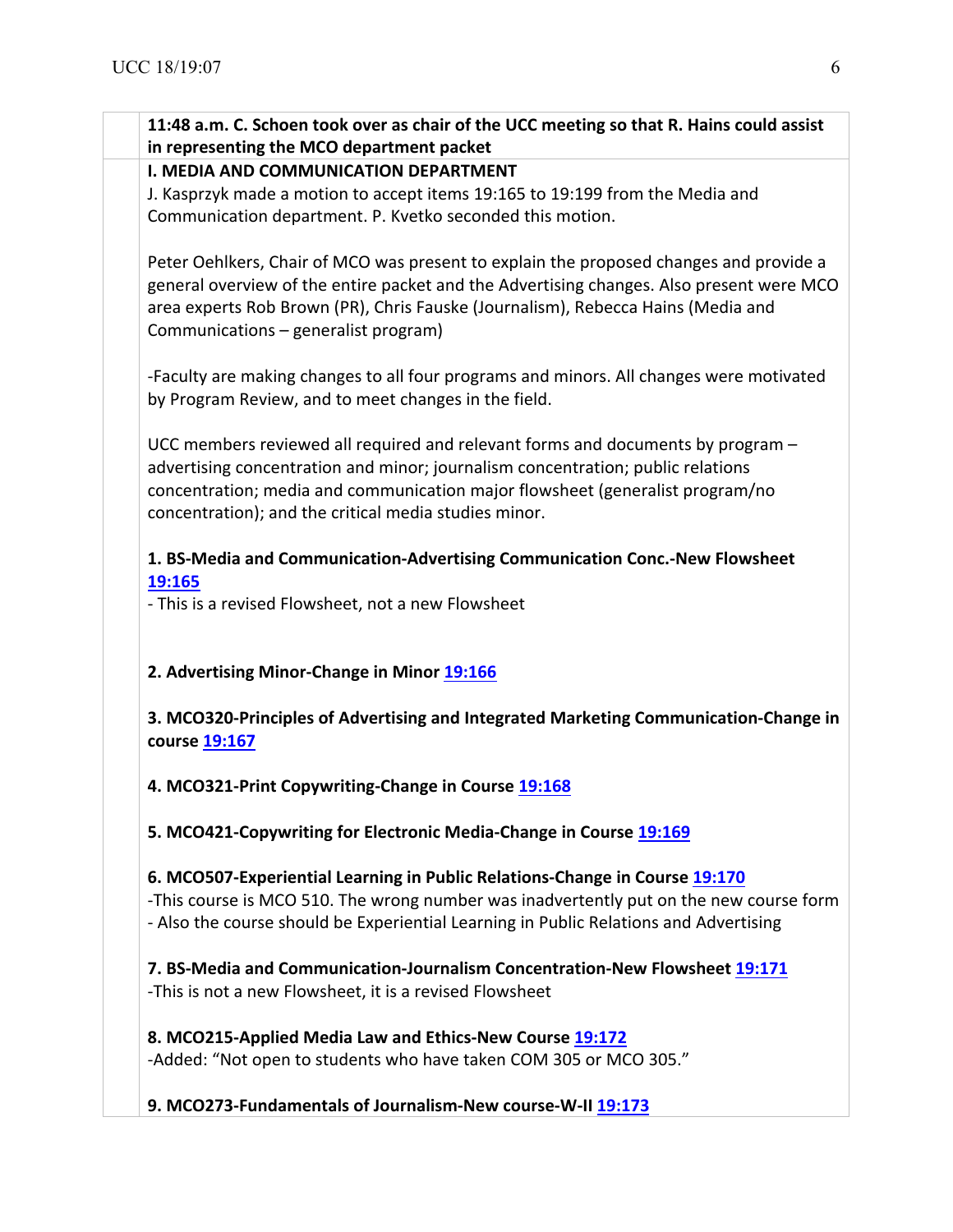-The members of the W-II subcommittee reviewed and approved this course.

**10. MCO373-Evidence-Bsed Reporting and Data Visualization-New course 19:174** 

#### **11. MCO473-Longform Journalism-New Course-W-III 19:175 19:175**

-The members of the W-III subcommittee reviewed and approved this course.

## **12. MCO512-Internship in Journalism-New Course 19:176**

## **13. MCO513-Journalism Portfolio-New Course 19:177 19:177**

- Neal DeChillo asked if there is enough demand for enrollment in separate courses that are similar to one another (like a separate Journalism Portfolio vs. Senior Portfolio for the rest of the MCO flowsheets). Chris Fauske said there is.

## **14. MCO499-Senior Portfolio-New Course 19:178 19:178**

**15. MCO509-U.S. Travel and Study in Media and Communication-New Course 19:179** 

## **16. MCO280-Organizational Communication-New Course-PGR 19:180 19:180** -The members of the PGR subcommittee reviewed and approved this course

## **17. MCO350-Junior Career Seminar-New Course 19:181 19:181**

## **18. Critical Media Studies Minor-Change in Minor 19:182**

- Change in minor reflects change in course numbers

## **19. MCO230-Media and Race-Change in Course 19:183**

# **20. MCO274-Gender, Media, and Communication-Change in Course 19:184**

## **21. MCO504-Critical Analysis of media and Culture-Change in Course 19:185**

## **22. MCO508-Travel Study Seminar-Change in Course 19:186**

This and 509 were separated so that students traveling internationally can receive WC credit.

**23. MCO105-Precision Writing in Communication-Change in Course 19:187** 

## 24. MCO349-Principles of Public Relations-Change in Course 19:188

## **25. MCO255-Public Relations in Social Advocacy-Change in Course 19:189**

- This is a new course, not a change in course. It was supposed to be labeled "New Course-DPDS," but that label appears to have been added to MCO260, below, creating some confusion.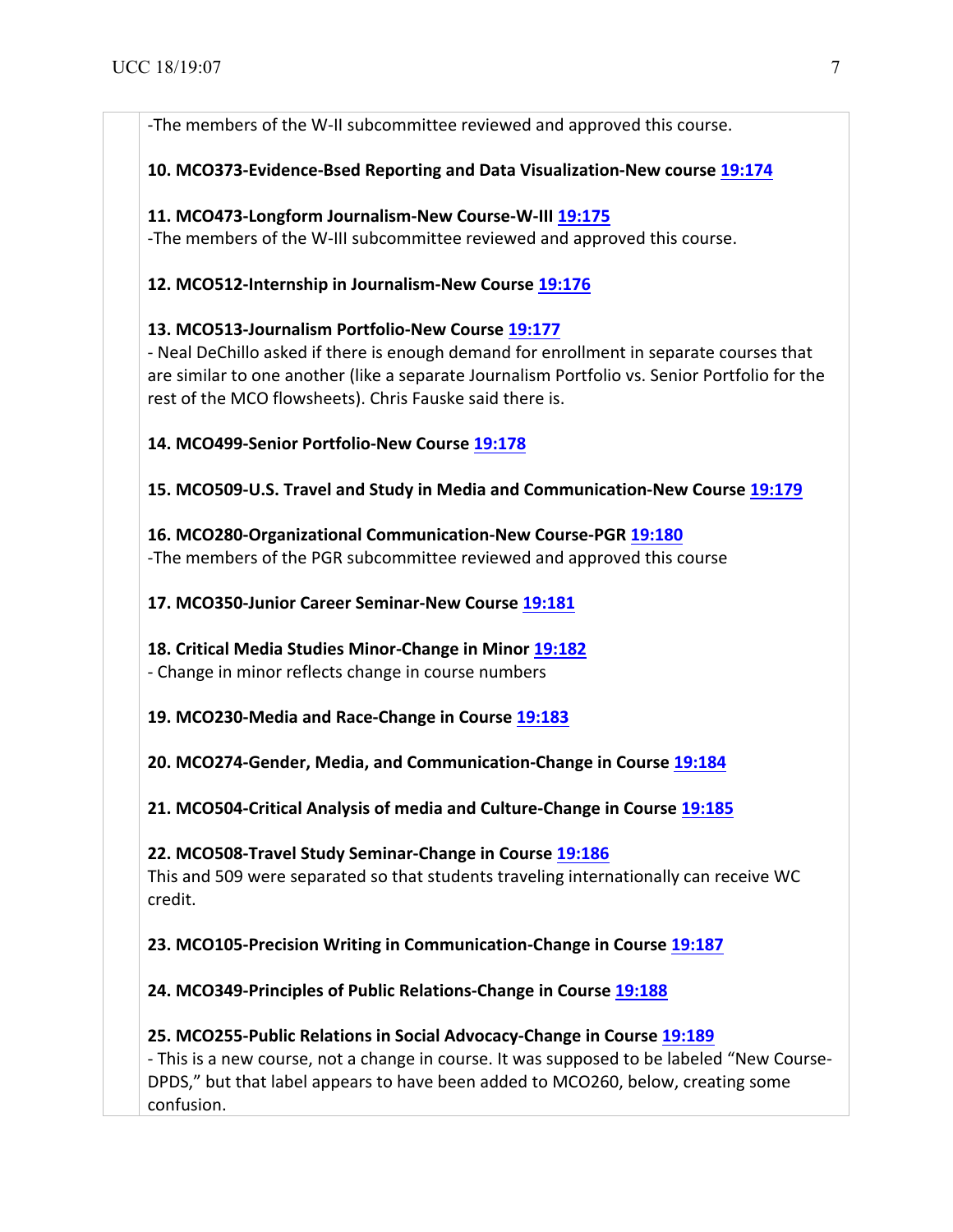-The department and UCC members are tabling the DPDS request for this; the Department will submit a change in course form for this course for the DPDS review to happen next semester. The new course form will more forward without the DPDS designation.

**26. MCO260-Professional and Online Communication-New Course-DPDS 19:190 19:190** - Correction: this is not a new course nor did faculty seek DPDS designation for this course. (See note above for MCO 255—clerical error).

27. MCO305-Communications: Problems of Law and Ethics in Media-Change in Course **19:191 19:191**

**28. MCO335-Writing for Corporation-Change in Course 19:192** 

**29. MCO351-Public Relations Writing-Change in course 19:193** 

**30. MCO355-Event Planning for Public Relations-New Course 19:194** 

**31. MCO456-Media Relations and Publicity-Change in Course 19:195** 

**32. MCO466-Crisis Communication in P.R.-Change in Course 19:196** 

**33. MCO390-Public Relations Campaign-New Course 19:197 19:197**

**34. BS-Media and Communication-New Flowsheet 19:198 19:198**

- This is a revised Flowsheet, not a new Flowsheet

**35. BS-Media and Communication-Public Relations Concentration-New Flowsheet 19:199** -This is a revised Flowsheet, not a new Flowsheet

There being no further discussion, C. Schoen called for the vote on items 19:165-19:199. With 1 abstention, all other UCC member present voted to approve theseitems.

## **J. THEATRE AND SPEECH COMMUNICATION DEPARTMENT (THE)**

D. Allen made a motion to accept items 19:022-19:065 from the Theatre and Speech Communication department. N. DeChillo seconded this motion.

Peter Sampieri, Chair of THE department was here to explain the proposed changes. He explained that the program is nationally accredited and will be going under review in 2020. The proposed changes are mostly made to address upcoming accreditation.

**1. BA-Theatre Arts-Performance Concentration-Change in Flowsheet 19:022 19:022**

**2. BA-Theatre Arts-Technical Concentration-Change in Flowsheet 19:023** 

**3. BFA-Theatre Arts-Design Option-Change in Flowsheet 19:024** 

**4. BFA-Theatre Arts-Directing Option-Change in Flowsheet 19:025 19:025**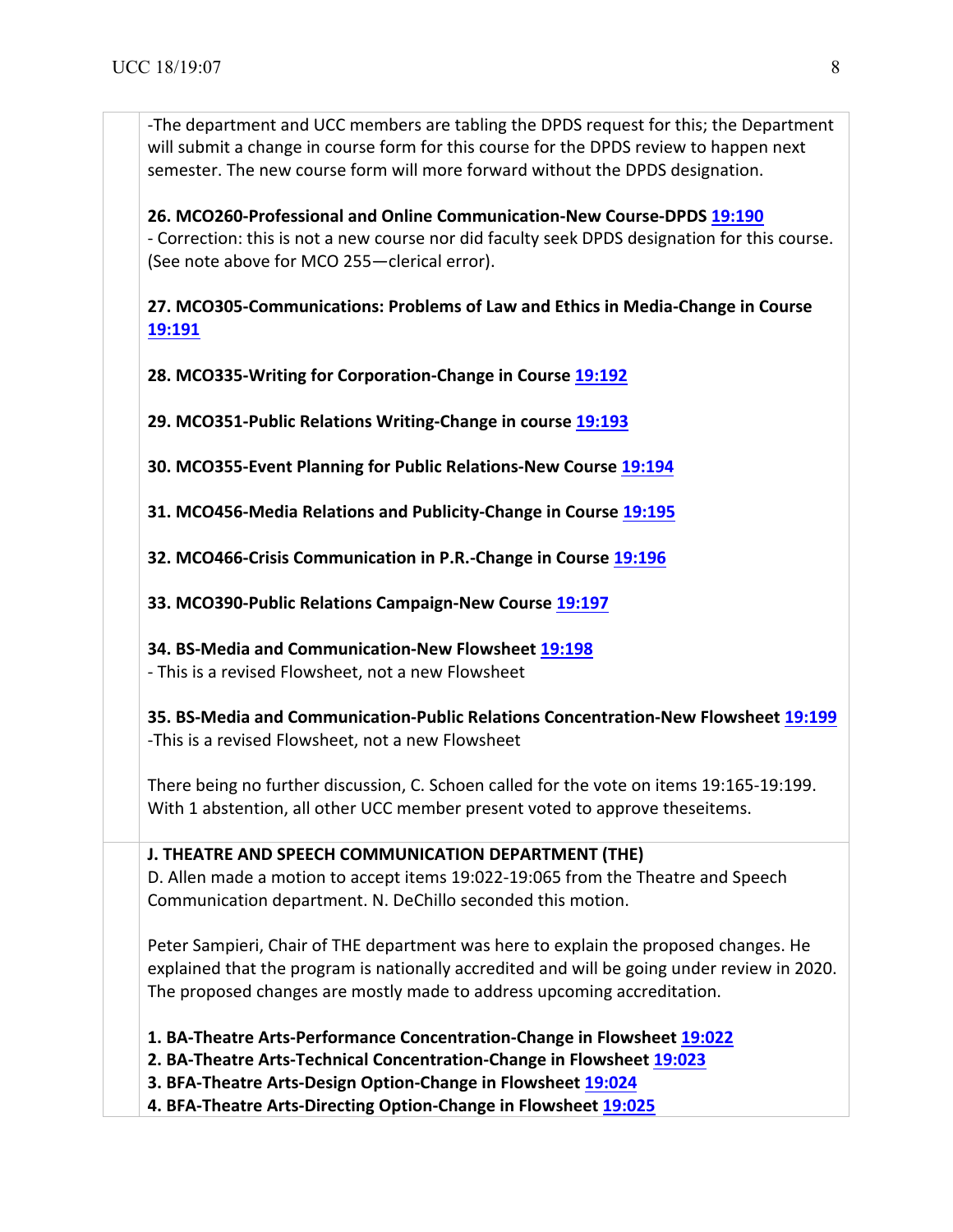**5. BFA-Theatre Arts-Performance Option-Change in Flowsheet 19:026** 

**6.BFA-Theatre Arts-Playwrighting Option-Change in Flowsheet 19:027** 

**7. BFA-Theatre Arts-Stage Management Option-Change in Flowsheet 19:028** 

**8. BFA-Theatre Arts-Technical Option-Change in Flowsheet 19:029 19:029**

- All of the above Flowsheet changes have 1 new common statement: "**Additional** Requirements in Required Non Degree Courses: Within their first 30 credits, all Theatre Arts majors must earn their Theatre Participation Points by serving on build crews or run crews for costumes/props/scenery on a department production."

**9. THE91-Theatre Participation I-Change in Course 19:031** 

**10. THE92-Theatre Participation II-Change in Course 19:032** 

**11. THE93-Theatre Participation III-Change in Course 19:033** 

**12. THE94-Theatre Participation IV-Change in Course 19:034** 

**13. THE95-Theatre Participation V-Change in Course 19:035** 

14. THE96-Theatre Participation VI-Change in Course 19:036

**15. THE97-Theatre Participation VII-Change in Course 19:037** 

**16. THE98-Theatre Participation VIII-Change in Course 19:038** 

**17.** THE108-Introduction to Stagecraft-Change in course **19:039** 

- The above courses have a change in description, which reflects new course names and numbers based on change in courses requested below.

**18. THE110-Movement for the Stage-Change in Course 19:040** 

-New prerequisite (THE 107)

**19. THE111-Voice for Performance-Change in Course 19:041** 

**20. THE201-Workshop in Theatre Production I-Change in Course 19:042** 

**21. THE202-Workshop in Theatre Production II-Change in Course 19:043** 

22. THE205-Devised & Ensemble Theatre-Change in Course 19:044

**23. THE214-Drawing & Rendering-Change in Course 19:045 19:045**

**24. THE216-Acting I-Change in Course 19:046** 

25. THE220-Stage Management I-Change in Course 19:047

**26. THE302-Design for the Theatre-Change in Course 19:048** 

**27. THE306-Styles I-Change in Course 19:049 19:049**

**28. TH307N-Script Analysis for Production-Change in Course 19:050** 

**29. THE308-Stage Costuming-Change in Course 19:051 19:051**

**30. THE309-Applied Stage Movement in Performance-Change in Course 19:052** 

**31. THE312-Stage Lighting-Change in Course 19:053 19:053**

**32. THE313-Stage Graphics-Change in Course 19:054** 

**33. THE314-Stage Technology II-Change in Course 19:055** 

**34. THE316-Acting II-Change in Course 19:056 19:056**

**35. THE404-Acting III-Change in Course 19:057 19:057**

**36. THE406-Styles II-Change in Course 19:058 19:058**

**37. THE407A-Voie for Performance II-Change in Course 19:059**